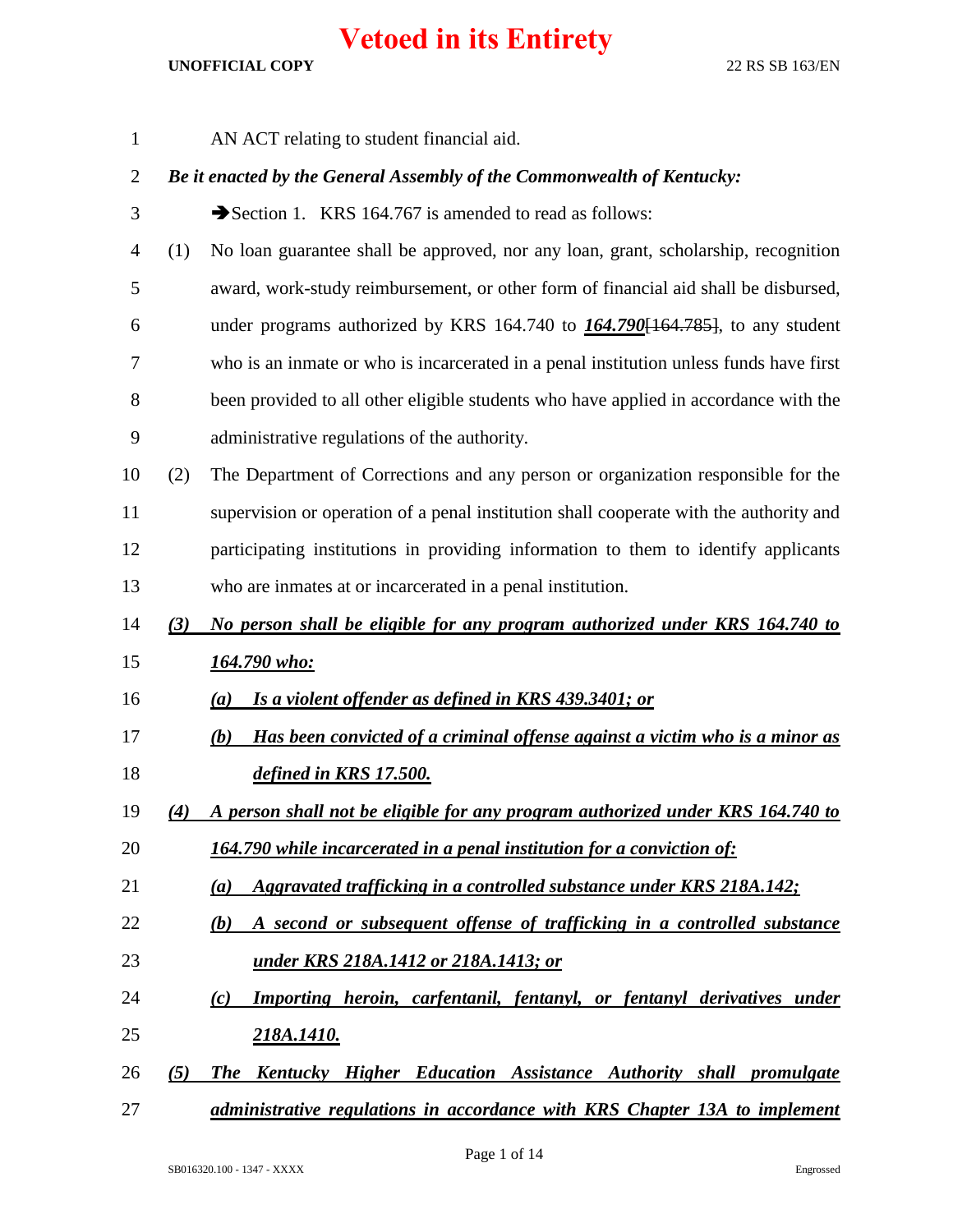| $\mathbf{1}$   |     | the requirements of this section.                                                      |
|----------------|-----|----------------------------------------------------------------------------------------|
| $\overline{2}$ |     | Section 2. KRS 164.7874 is amended to read as follows:                                 |
| 3              |     | As used in KRS 164.7871 to 164.7885:                                                   |
| $\overline{4}$ | (1) | "Academic term" means a semester or other time period specified in an                  |
| 5              |     | administrative regulation promulgated by the authority;                                |
| 6              | (2) | "Academic year" means a period consisting of at least the minimum school term, as      |
| $\tau$         |     | defined in KRS 158.070;                                                                |
| 8              | (3) | "ACT score" means the composite score achieved on the American College Test at         |
| $\mathbf{9}$   |     | a national test site on a national test date or the college admissions examination     |
| 10             |     | administered statewide under KRS $158.6453(5)(b)5$ . if the exam is the ACT, or an     |
| 11             |     | equivalent score, as determined by the authority, on the SAT administered by the       |
| 12             |     | College Board, Inc.;                                                                   |
| 13             | (4) | "Authority" means the Kentucky Higher Education Assistance Authority;                  |
| 14             | (5) | "Award period" means the fall and spring consecutive academic terms within one         |
| 15             |     | (1) academic year;                                                                     |
| 16             | (6) | "Council" means the Council on Postsecondary Education created under KRS               |
| 17             |     | 164.011;                                                                               |
| 18             | (7) | "Eligible high school student" means any person who:                                   |
| 19             |     | Is a citizen, national, or permanent resident of the United States and Kentucky<br>(a) |
| 20             |     | resident;                                                                              |
| 21             |     | Was enrolled after July 1, 1998:<br>(b)                                                |
| 22             |     | In a Kentucky high school for at least one hundred forty (140) days of<br>1.           |
| 23             |     | the minimum school term unless exempted by the authority's executive                   |
| 24             |     | director upon documentation of extreme hardship, while meeting the                     |
| 25             |     | KEES curriculum requirements, and was enrolled in a Kentucky high                      |
| 26             |     | school at the end of the academic year;                                                |
| 27             |     | In a Kentucky high school for the fall academic term of the senior year<br>2.          |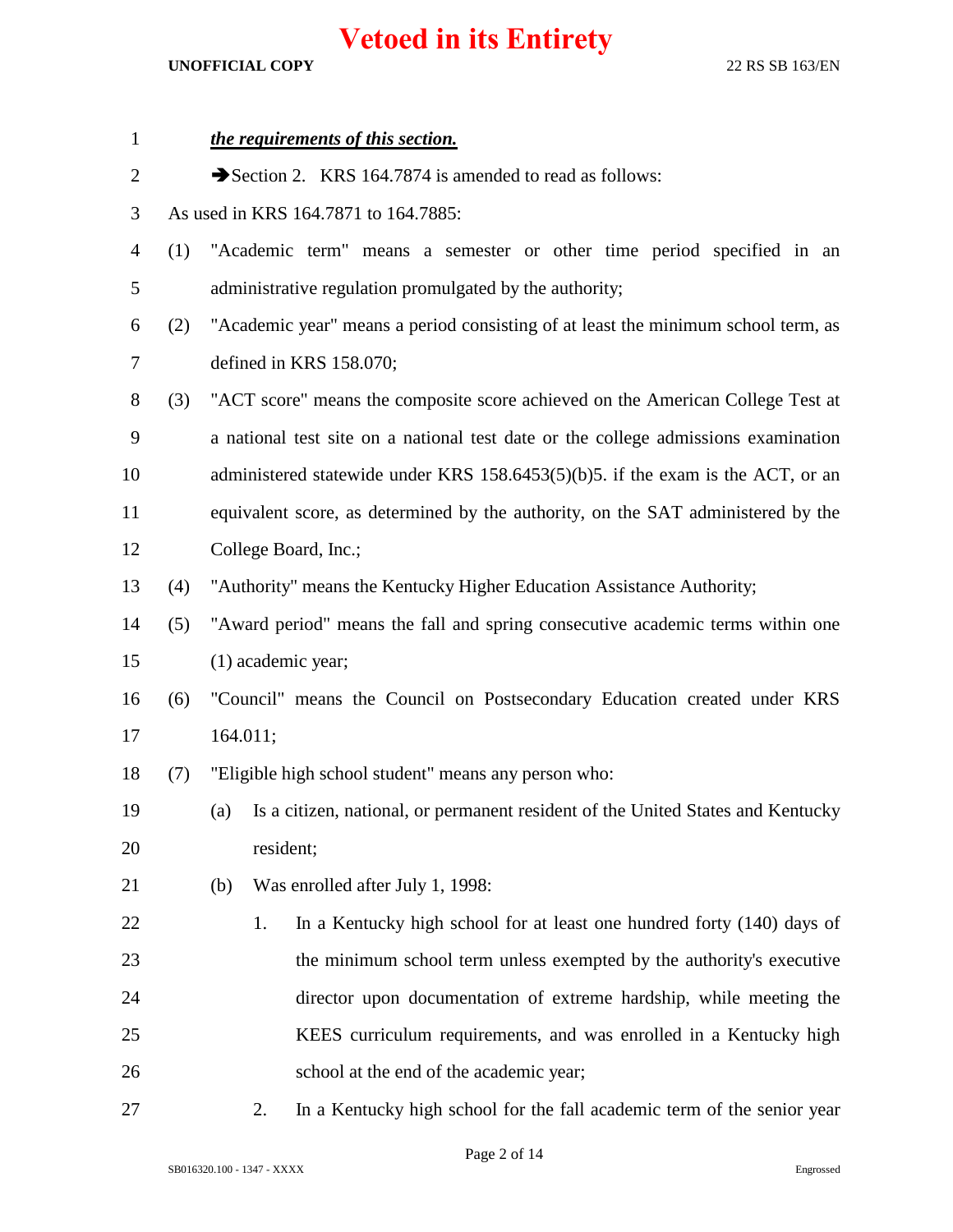| $\mathbf{1}$   |     |     | and who:                                                                               |
|----------------|-----|-----|----------------------------------------------------------------------------------------|
| $\overline{c}$ |     |     | Was enrolled during the entire academic term;<br>a.                                    |
| 3              |     |     | Completed the high school's graduation requirements during the<br>b.                   |
| $\overline{4}$ |     |     | fall academic term; and                                                                |
| 5              |     |     | Was not enrolled in a secondary school during any other academic<br>c.                 |
| 6              |     |     | term of that academic year; or                                                         |
| 7              |     |     | 3.<br>In the Gatton Academy of Mathematics and Science in Kentucky, the                |
| $8\,$          |     |     | Craft Academy for Excellence in Science and Mathematics, or in high                    |
| 9              |     |     | school at a model and practice school under KRS 164.380 while meeting                  |
| 10             |     |     | Kentucky educational<br>excellence<br>scholarship<br>curriculum<br>the                 |
| 11             |     |     | requirements; and                                                                      |
| 12             |     | (c) | Has a grade point average of 2.5 or above at the end of any academic year              |
| 13             |     |     | beginning after July 1, 1998, or at the end of the fall academic term for a            |
| 14             |     |     | student eligible under paragraph (b) 2. of this subsection $\frac{1}{2}$ and           |
| 15             |     |     | $(d)$ Is not a convicted felon];                                                       |
| 16             | (8) |     | "Eligible postsecondary student" means a citizen, national, or permanent resident of   |
| 17             |     |     | the United States and Kentucky resident, as determined by the participating            |
| 18             |     |     | institution in accordance with criteria established by the council for the purposes of |
| 19             |     |     | admission and tuition assessment, who:                                                 |
| 20             |     | (a) | Earned a KEES award;                                                                   |
| 21             |     | (b) | Has the required postsecondary GPA and credit hours required under KRS                 |
| 22             |     |     | 164.7881;                                                                              |
| 23             |     | (c) | Has remaining semesters of eligibility under KRS 164.7881; and                         |
| 24             |     | (d) | Is enrolled in a participating institution as a part-time or full-time student.        |
| 25             |     |     | and                                                                                    |
| 26             |     |     | Is not a convicted felon];                                                             |
| 27             | (9) |     | "Full-time student" means a student enrolled in a postsecondary program of study       |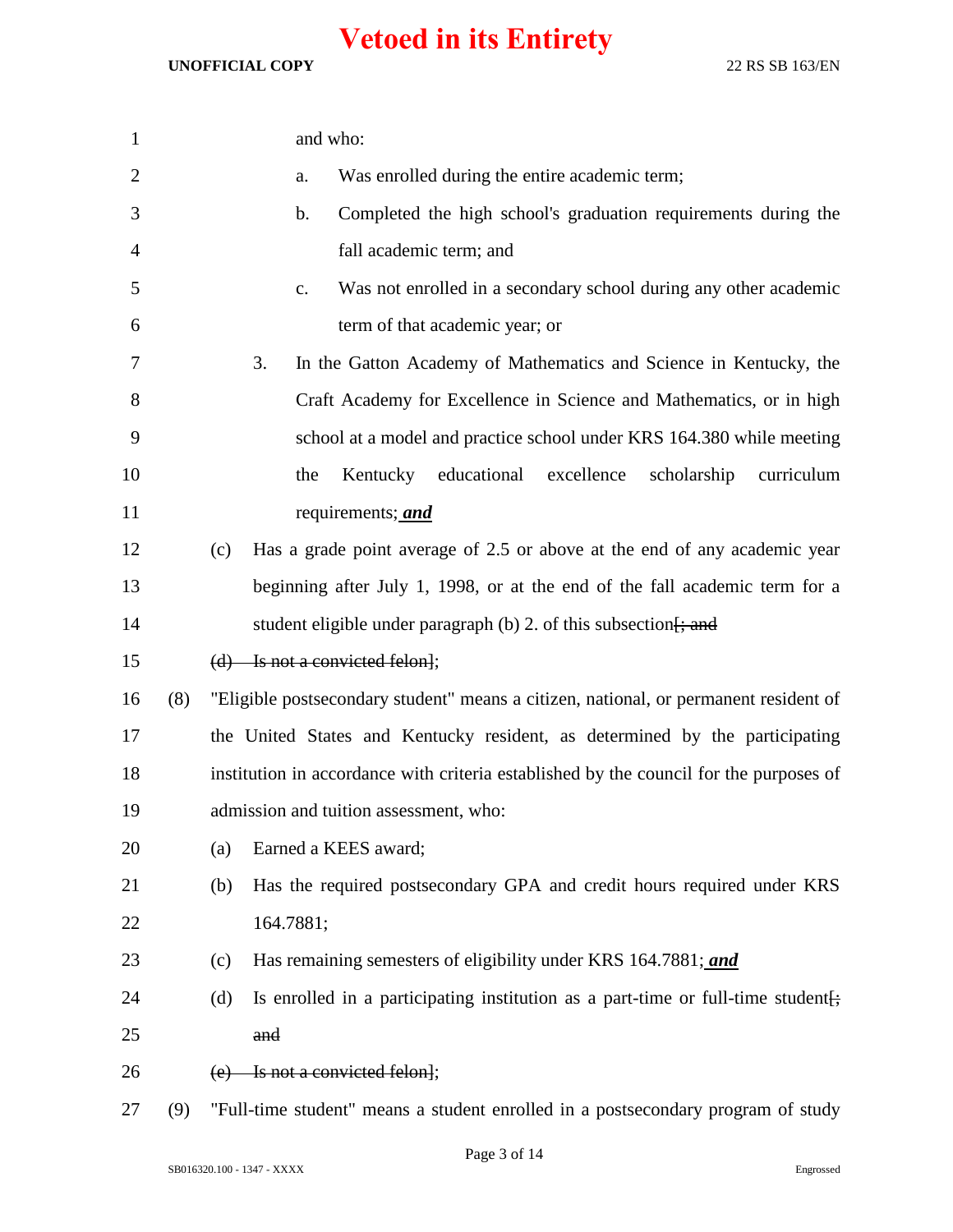#### **UNOFFICIAL COPY** 22 RS SB 163/EN

 that meets the full-time student requirements of the participating institution in which the student is enrolled;

 (10) "Grade point average" or "GPA" means the grade point average earned by an eligible student and reported by the high school or participating institution in which the student was enrolled based on a scale of 4.0 or its equivalent if the high school or participating institution that the student attends does not use the 4.0 grade scale;

 (11) "High school" means any Kentucky public high school, the Gatton Academy of Mathematics and Science in Kentucky, the Craft Academy for Excellence in Science and Mathematics, a high school of a model and practice school under KRS 164.380, and any private, parochial, or church school located in Kentucky that has been certified by the Kentucky Board of Education as voluntarily complying with curriculum, certification, and textbook standards established by the Kentucky Board of Education under KRS 156.160;

 (12) "KEES" or "Kentucky educational excellence scholarship" means a scholarship provided under KRS 164.7871 to 164.7885;

(13) "KEES award" means:

- (a) For an eligible high school student, the sum of the KEES base amount for each academic year of high school plus any KEES supplemental amount, as adjusted pursuant to KRS 164.7881; and
- (b) For a student eligible under KRS 164.7879(3)(e), the KEES supplemental amount as adjusted pursuant to KRS 164.7881;
- (14) "KEES award maximum" means the sum of the KEES base amount earned in each academic year of high school plus any KEES supplemental amount earned;
- (15) "KEES base amount" or "base amount" means the amount earned by an eligible high school student based on the student's GPA pursuant to KRS 164.7879;
- (16) "KEES curriculum" means five (5) courses of study, except for students who meet 27 the criteria of subsection (7)(b)2. of this section, in an academic year as determined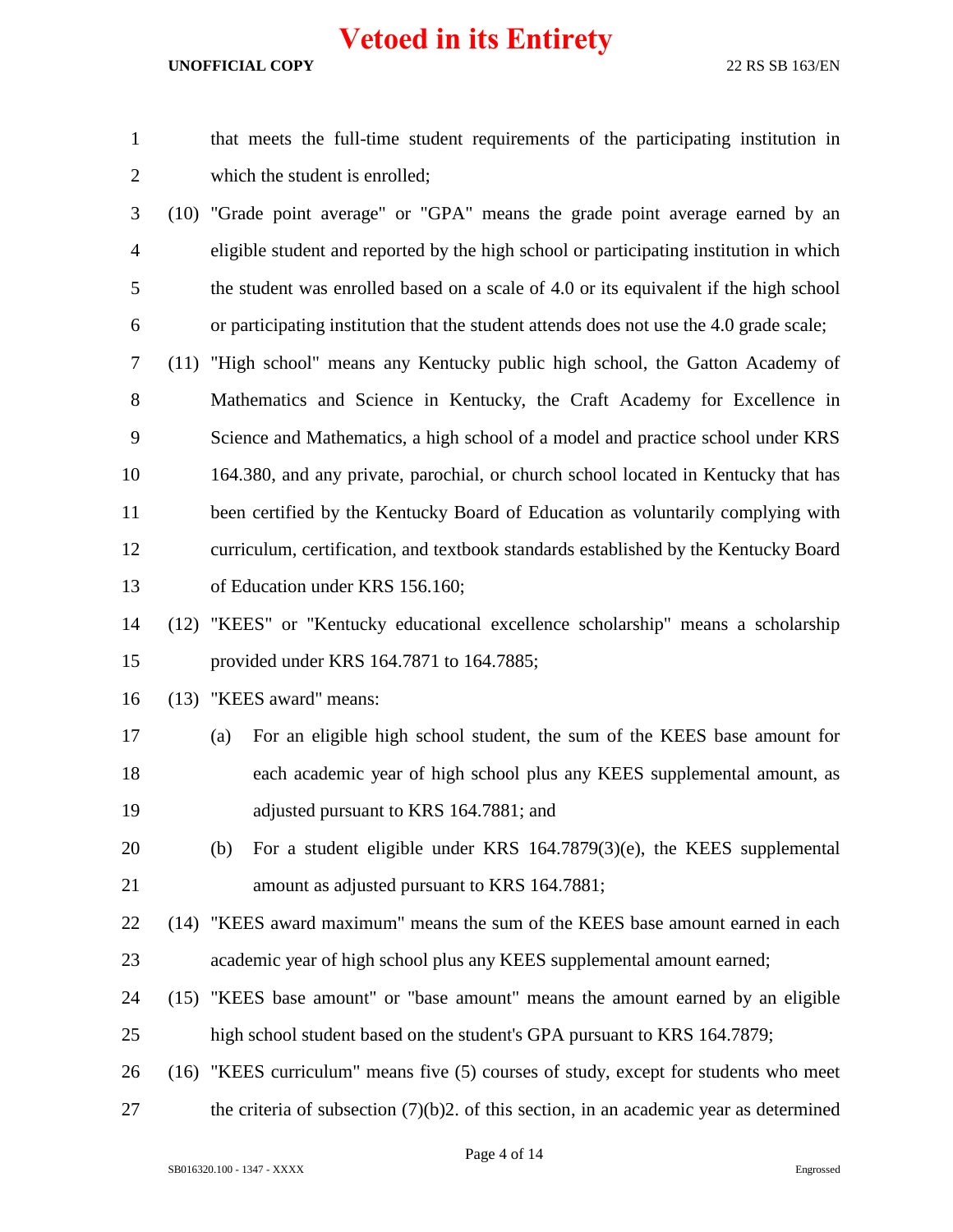#### **UNOFFICIAL COPY** 22 RS SB 163/EN

| $\mathbf{1}$   |     |    | in accordance with an administrative regulation promulgated by the authority;             |
|----------------|-----|----|-------------------------------------------------------------------------------------------|
| $\overline{2}$ |     |    | (17) "KEES supplemental amount" means the amount earned by an eligible student            |
| 3              |     |    | based on the student's ACT score pursuant to KRS 164.7879;                                |
| $\overline{4}$ |     |    | (18) "KEES trust fund" means the Wallace G. Wilkinson Kentucky educational                |
| 5              |     |    | excellence scholarship trust fund;                                                        |
| 6              |     |    | (19) "On track to graduate" means the number of cumulative credit hours earned as         |
| 7              |     |    | compared to the number of hours determined by the postsecondary education                 |
| 8              |     |    | institution as necessary to complete a bachelor's degree by the end of eight (8)          |
| 9              |     |    | academic terms or ten (10) academic terms if a student is enrolled in an                  |
| 10             |     |    | undergraduate program that requires five (5) years of study;                              |
| 11             |     |    | (20) "Participating institution" means an "institution" as defined in KRS 164.001 that is |
| 12             |     |    | eligible to participate in the federal Pell Grant program, executes a contract with the   |
| 13             |     |    | authority on terms the authority deems necessary or appropriate for the                   |
| 14             |     |    | administration of its programs, and:                                                      |
| 15             | (a) | 1. | Is publicly operated;                                                                     |
| 16             |     | 2. | Is licensed by the Commonwealth of Kentucky and has operated for at                       |
| 17             |     |    | least ten (10) years, offers an associate or baccalaureate degree program                 |
| 18             |     |    | of study not comprised solely of sectarian instruction, and admits as                     |
| 19             |     |    | regular students only high school graduates, recipients of a High School                  |
| 20             |     |    | Equivalency Diploma, or students transferring from another accredited                     |
| 21             |     |    | degree granting institution; or                                                           |
| 22             |     | 3. | Is designated by the authority as an approved out-of-state institution that               |
| 23             |     |    | offers a degree program in a field of study that is not offered at any                    |
| 24             |     |    | institution in the Commonwealth; and                                                      |
| 25             | (b) |    | Continues to commit financial resources to student financial assistance                   |
| 26             |     |    | programs; and                                                                             |
|                |     |    |                                                                                           |

(21) "Part-time student" means a student enrolled in a postsecondary program of study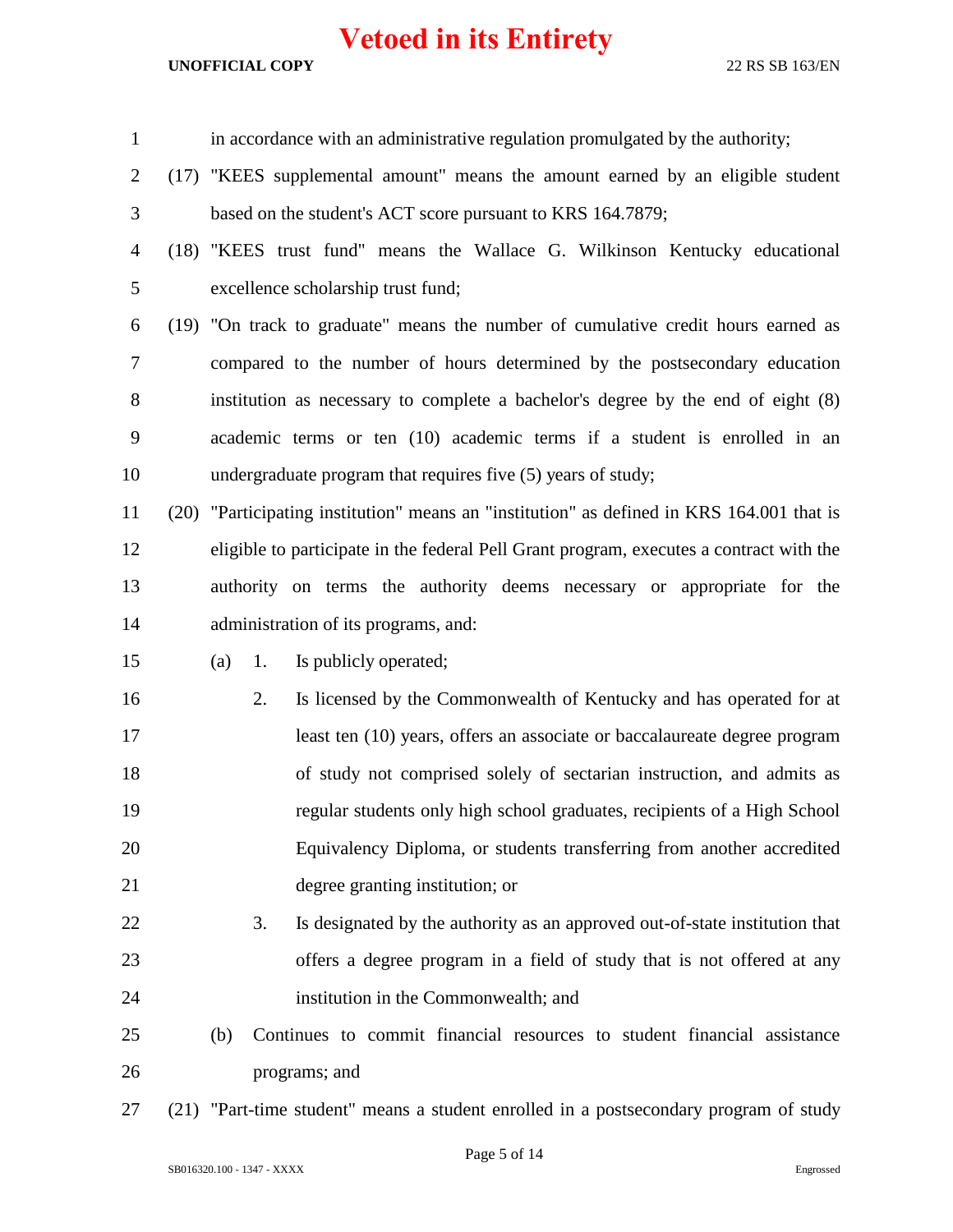| $\mathbf{1}$   |     |               | who does not meet the full-time student requirements of the participating institution   |
|----------------|-----|---------------|-----------------------------------------------------------------------------------------|
| $\overline{2}$ |     |               | in which the student is enrolled and who is enrolled for at least six (6) credit hours, |
| 3              |     |               | or the equivalent for an institution that does not use credit hours.                    |
| 4              |     |               | Section 3. KRS 164.7884 is amended to read as follows:                                  |
| 5              | (1) |               | As used in this section:                                                                |
| 6              |     | (a)           | "Academic year" means July 1 through June 30 of each year;                              |
| 7              |     | (b)           | "Apprentice" has the same meaning as in KRS 343.010;                                    |
| 8              |     | (c)           | "Eligible student" means an eligible high school student who has graduated              |
| 9              |     |               | from high school or a student eligible under KRS $164.7879(3)(e)$ ;                     |
| 10             |     | (d)           | "Proprietary school" means a school as defined in KRS $165A.310(10)(a)$ to              |
| 11             |     |               | $(d)$ that:                                                                             |
| 12             |     |               | Is licensed by the Kentucky Commission on Proprietary Education,<br><u>I.</u>           |
| 13             |     |               | the Kentucky Board of Barbering, the Kentucky Board of                                  |
| 14             |     |               | <b>Cosmetology, the Kentucky Board of Nursing, or the Kentucky Board</b>                |
| 15             |     |               | of Embalmers and Funeral Directors;                                                     |
| 16             |     |               | Has operated for at least five (5) years;<br><u>2.</u>                                  |
| 17             |     |               | Has its headquarters or main campus physically located in Kentucky;<br><u>3.</u>        |
| 18             |     |               | <u>and</u>                                                                              |
| 19             |     |               | Is not eligible to participate in the federal Pell Grant program;<br>4.                 |
| 20             |     | (e)           | "Qualified proprietary school program" means a program offered by a                     |
| 21             |     |               | proprietary school that is in one (1) of Kentucky's top five (5) high-demand            |
| 22             |     |               | work sectors as determined by the Kentucky Workforce Investment Board;                  |
| 23             |     | $(f)$ $\{d\}$ | "Qualified workforce training program" means a program that is in one                   |
| 24             |     |               | (1) of Kentucky's top five (5) high-demand work sectors as determined by the            |
| 25             |     |               | Kentucky Workforce Investment Board;                                                    |
| 26             |     | $(g)$ $(e)$ } | "Registered apprenticeship program" means an apprenticeship program                     |
| 27             |     |               | that:                                                                                   |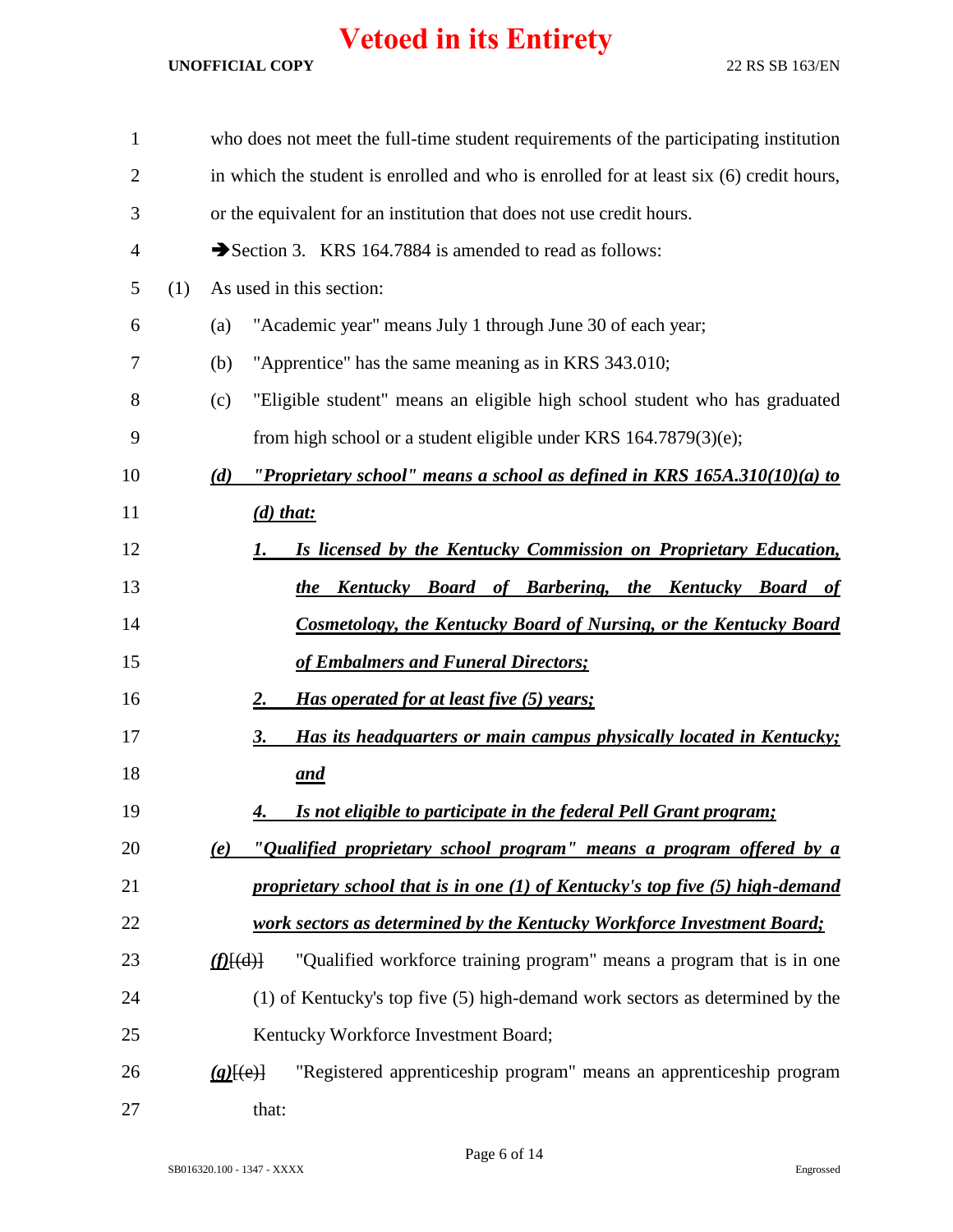#### **UNOFFICIAL COPY** 22 RS SB 163/EN

| $\mathbf{1}$   |     |                           | Is established in accordance with the requirements of KRS Chapter 343;<br>1.                   |
|----------------|-----|---------------------------|------------------------------------------------------------------------------------------------|
| $\overline{2}$ |     |                           | Requires a minimum of two thousand $(2,000)$ hours of on-the-job work<br>2.                    |
| 3              |     |                           | experience;                                                                                    |
| $\overline{4}$ |     |                           | 3.<br>Requires a minimum of one hundred forty-four (144) hours of related                      |
| 5              |     |                           | instruction for each year of the apprenticeship; and                                           |
| 6              |     |                           | Is approved by the Education and Workforce Development Cabinet;<br>4.                          |
| 7              |     | $(h)$ $(f)$               | "Related instruction" has the same meaning as in KRS 343.010; and                              |
| 8              |     | $\underline{(i)}$ $\xi$ ) | "Sponsor" has the same meaning as in KRS 343.010.                                              |
| 9              | (2) |                           | Notwithstanding KRS 164.7881, an eligible student who earned a KEES award                      |
| 10             |     |                           | shall be eligible for a Kentucky educational excellence scholarship if the student             |
| 11             |     |                           | meets the requirements of this section and is:                                                 |
| 12             |     | (a)                       | An apprentice in a registered apprenticeship program; [ or]                                    |
| 13             |     | (b)                       | Enrolled in a qualified workforce training program that has a current                          |
| 14             |     |                           | articulation agreement for postsecondary credit hours with a participating                     |
| 15             |     |                           | institution; or                                                                                |
| 16             |     | (c)                       | Enrolled in a qualified proprietary school program.                                            |
| 17             | (3) | (a)                       | Beginning with the 2018-2019 academic year, an eligible student enrolled in a                  |
| 18             |     |                           | registered apprenticeship program or, for the academic year beginning July 1,                  |
| 19             |     |                           | 2020, an eligible student enrolled in a qualified workforce training program                   |
| 20             |     |                           | or, for the academic year beginning July 1, 2022, an eligible student                          |
| 21             |     |                           | enrolled in a qualified proprietary school program<br>receive<br>may                           |
| 22             |     |                           | reimbursement of tuition, books, required tools, and other approved expenses                   |
| 23             |     |                           | required for participation in the program, upon certification by the sponsor $\boldsymbol{or}$ |
| 24             |     |                           | school and approval by the authority.                                                          |
| 25             |     | (b)                       | The reimbursement amount an eligible student may receive in an academic                        |
| 26             |     |                           | year shall not exceed the student's KEES award maximum.                                        |
|                |     |                           |                                                                                                |

(c) The total reimbursement amount an eligible student may receive under this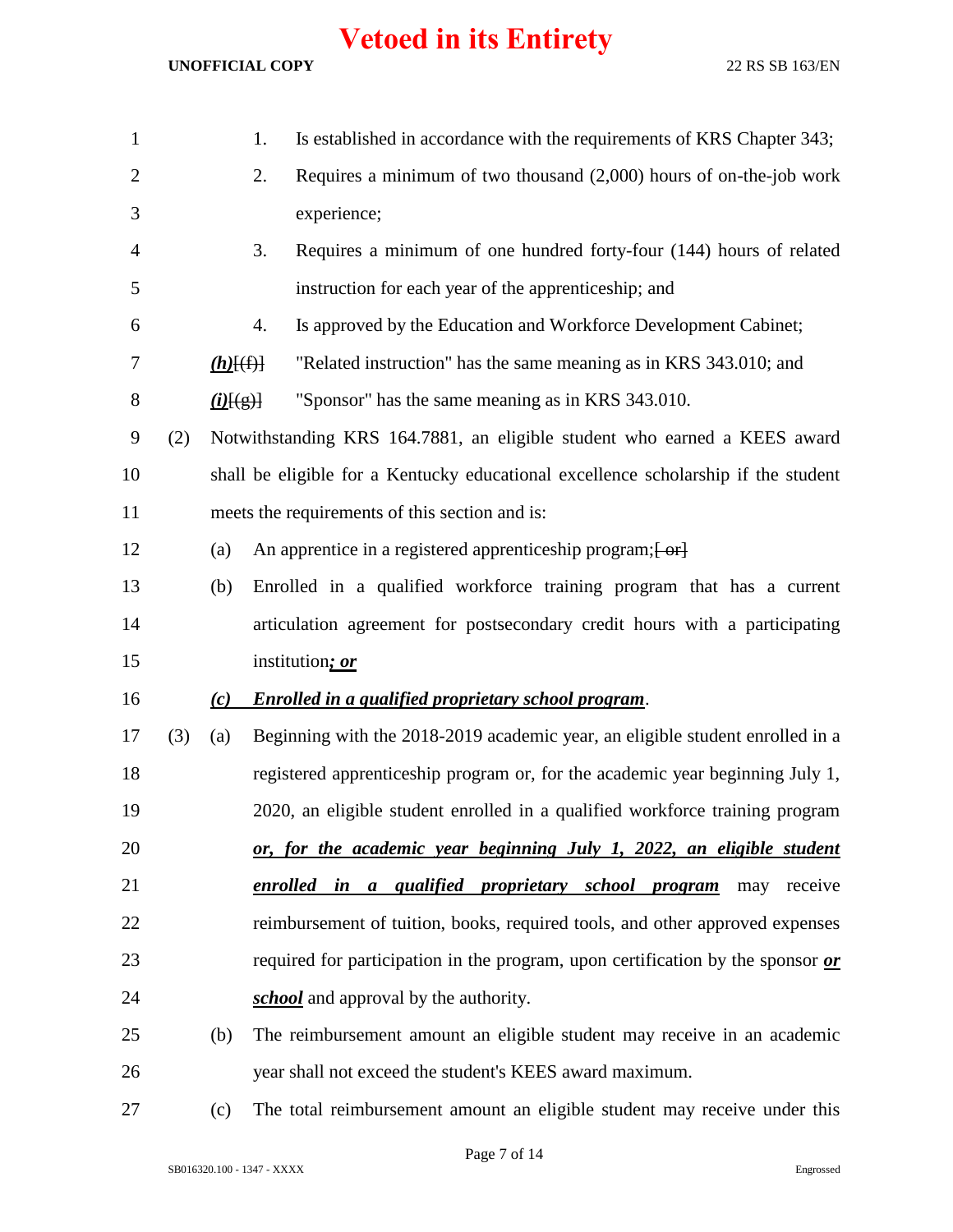| $\mathbf{1}$   |     |     |                                    |                                                        |            | section shall not exceed the student's KEES award maximum multiplied by                |
|----------------|-----|-----|------------------------------------|--------------------------------------------------------|------------|----------------------------------------------------------------------------------------|
| $\overline{c}$ |     |     | four $(4)$ .                       |                                                        |            |                                                                                        |
| 3              | (4) |     |                                    |                                                        |            | Eligibility for a KEES scholarship under this section shall terminate upon the earlier |
| 4              |     | of: |                                    |                                                        |            |                                                                                        |
| 5              |     | (a) |                                    |                                                        |            | The expiration of five (5) years following the eligible student's graduation           |
| 6              |     |     |                                    |                                                        |            | from high school or receiving a High School Equivalency Diploma, except as             |
| 7              |     |     | provided in KRS $164.7881(5)$ ; or |                                                        |            |                                                                                        |
| 8              |     | (b) |                                    |                                                        |            | The eligible student's successful completion of the registered apprenticeship          |
| 9              |     |     |                                    |                                                        |            | program, for Jqualified workforce training program, or qualified proprietary           |
| 10             |     |     | school program.                    |                                                        |            |                                                                                        |
| 11             | (5) | The |                                    |                                                        |            | authority shall promulgate administrative regulations establishing the                 |
| 12             |     |     |                                    |                                                        |            | procedures for making awards under this section in consultation with the Kentucky      |
| 13             |     |     |                                    |                                                        |            | Education and Workforce Development Cabinet and the Kentucky Economic                  |
| 14             |     |     | Development Cabinet.               |                                                        |            |                                                                                        |
| 15             |     |     |                                    | Section 4. KRS 164.7879 is amended to read as follows: |            |                                                                                        |
| 16             | (1) |     |                                    |                                                        |            | Kentucky educational excellence scholarship awards shall be based upon an              |
| 17             |     |     |                                    |                                                        |            | established base scholarship amount and an eligible high school student's grade        |
| 18             |     |     |                                    |                                                        |            | point average. The base scholarship amount for students attaining a grade point        |
| 19             |     |     |                                    |                                                        |            | average of at least 2.5 for the 1998-1999 academic year shall be as follows:           |
| 20             |     |     | <b>GPA</b>                         | Amount                                                 | <b>GPA</b> | Amount                                                                                 |
| 21             |     |     | 2.50                               | \$125.00                                               | 3.30       | \$325.00                                                                               |
| 22             |     |     | 2.60                               | \$150.00                                               | 3.40       | \$350.00                                                                               |
| 23             |     |     | 2.70                               | \$175.00                                               | 3.50       | \$375.00                                                                               |
| 24             |     |     | 2.75                               | \$187.00                                               | 3.60       | \$400.00                                                                               |
| 25             |     |     | 2.80                               | \$200.00                                               | 3.70       | \$425.00                                                                               |
| 26             |     |     | 2.90                               | \$225.00                                               | 3.75       | \$437.00                                                                               |
| 27             |     |     | 3.00                               | \$250.00                                               | 3.80       | \$450.00                                                                               |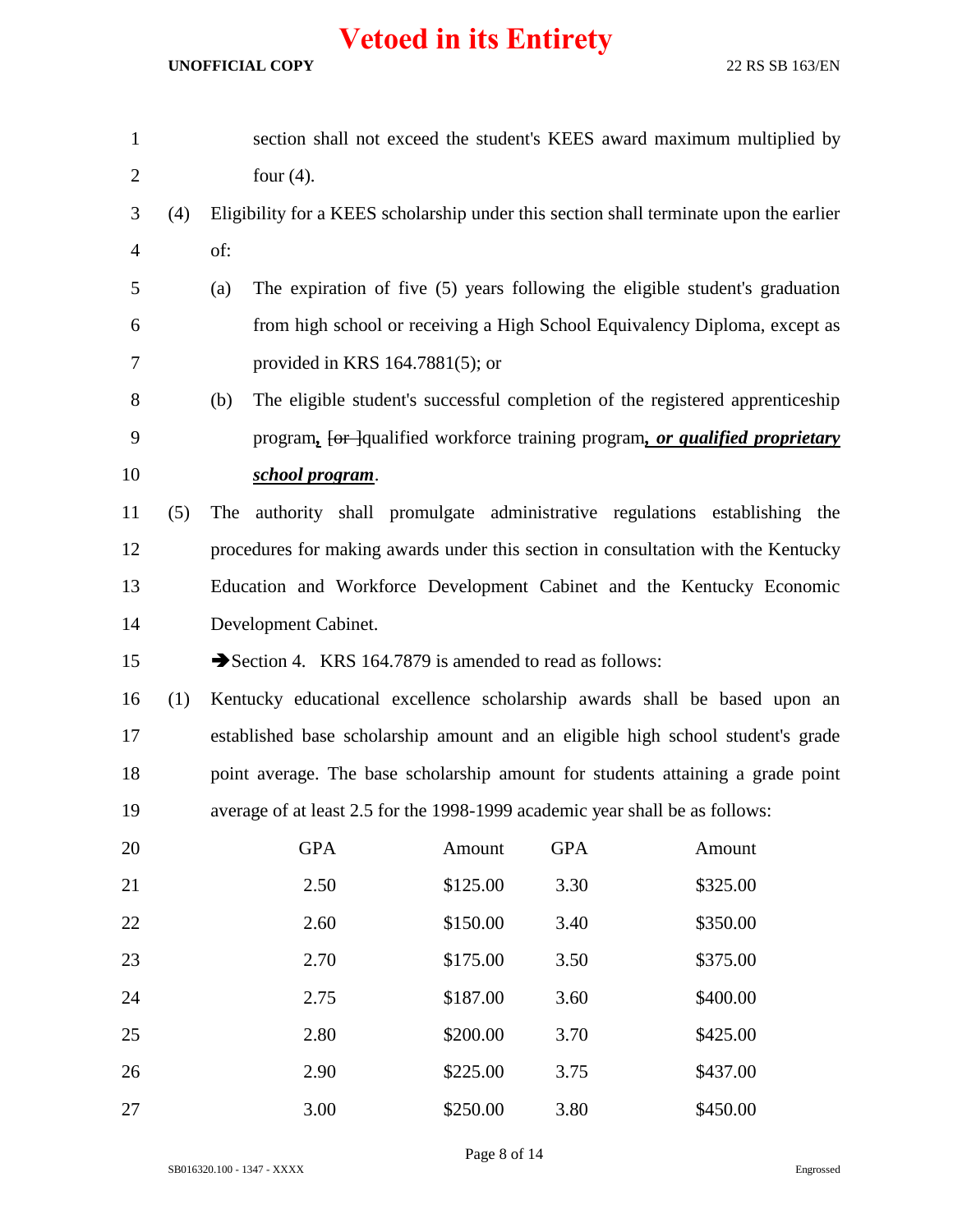#### **UNOFFICIAL COPY** 22 RS SB 163/EN

|                | 3.10 | \$275.00 | 3.90 | \$475.00 |
|----------------|------|----------|------|----------|
| $\overline{2}$ | 3.20 | \$300.00 | 4.00 | \$500.00 |
| 3              | 3.25 | \$312.00 |      |          |

 The authority shall review the base amount of the Kentucky educational excellence scholarship each academic year and may promulgate an administrative regulation to make adjustments after considering the availability of funds.

 (2) (a) The authority shall commit to provide to each eligible high school student the base amount of the Kentucky educational excellence scholarship for each academic year of high school study in the Kentucky educational excellence scholarship curriculum that the high school student has attained at least a 2.5 grade point average. The award shall be based upon the eligible high school student's grade point average at the close of each academic year. An award attributable to a past academic year shall not be increased after the award has been earned by an eligible high school student, regardless of any subsequent increases made to the base amount of the Kentucky educational excellence scholarship through the promulgation of an administrative regulation by the authority.

 (b) Notwithstanding the definitions of "eligible high school student" and "high school" in KRS 164.7874, any high school student who maintains Kentucky residency and completes the academic courses that are required for a Kentucky educational excellence scholarship while participating in an approved educational high school foreign exchange program or participating in the United States Congressional Page School may apply his or her grade point average for that academic year toward the base as described in paragraph (a) of this subsection. The grade point average shall be reported by the student's Kentucky home high school, based on an official transcript from the school that the student attended during the out-of-state educational experience.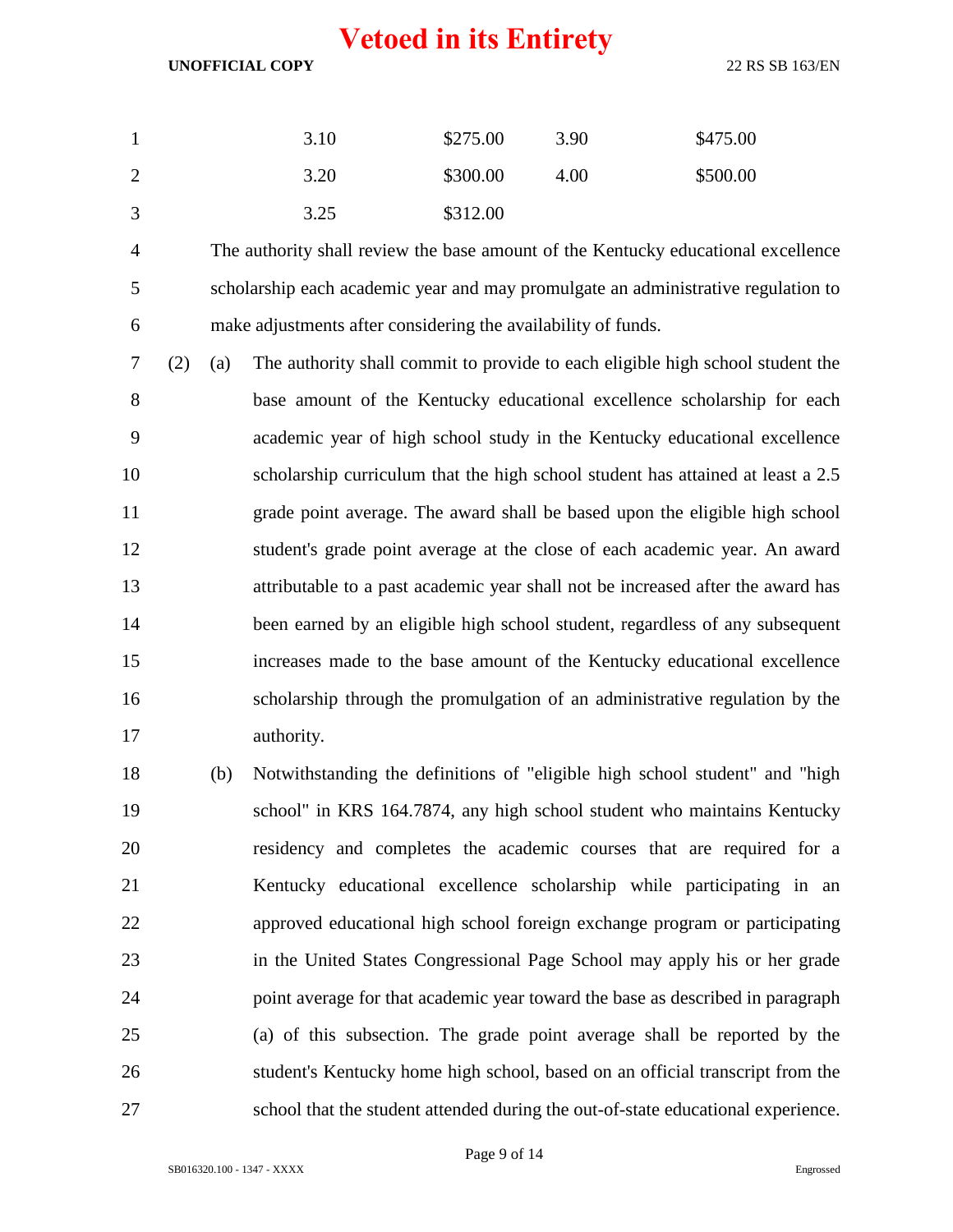| $\mathbf{1}$   |     | The authority shall promulgate administrative regulations that describe the           |
|----------------|-----|---------------------------------------------------------------------------------------|
| $\overline{2}$ |     | approval process for the educational exchange programs that qualify under             |
| 3              |     | this paragraph. The provisions in this paragraph shall likewise apply to any          |
| 4              |     | Kentucky high school student who participated in an approved educational              |
| 5              |     | exchange program or in a Congressional Page School since the 1998-99                  |
| 6              |     | school year and maintained his or her Kentucky residency throughout.                  |
| 7              | (c) | Notwithstanding the definitions of "eligible high school student" and<br>1.           |
| 8              |     | "high school" in KRS 164.7874 and the requirement that a student                      |
| 9              |     | graduate from a Kentucky high school, a high school student who                       |
| 10             |     | completes the KEES curriculum while attending an accredited out-of-                   |
| 11             |     | state high school or Department of Defense school may apply the grade                 |
| 12             |     | point average for any applicable academic year toward the base as                     |
| 13             |     | described in paragraph (a) of this subsection and shall also qualify for a            |
| 14             |     | supplemental award under subsection (3) of this section when:                         |
| 15             |     | His or her custodial parent or guardian is in active service of the<br>a.             |
| 16             |     | Armed Forces of the United States; [ and]                                             |
| 17             |     | The eustodial parent or guardian maintained Kentucky as the<br>b.                     |
| 18             |     | home of record at the time the student attended an accredited out-                    |
| 19             |     | of-state high school or a Department of Defense school as a result                    |
| 20             |     | of the custodial parent's or guardian's military transfer outside                     |
| 21             |     | of Kentucky; and                                                                      |
| 22             |     | <b>The student earned a KEES base amount at a Kentucky high</b><br>$\boldsymbol{c}$ . |
| 23             |     | school prior to the custodial parent's or guardian's military                         |
| 24             |     | transfer outside of Kentucky.                                                         |
| 25             |     | 2.<br>The student or parent shall arrange for the out-of-state school to report       |
| 26             |     | the student's grade point average each academic year and the student's                |
| 27             |     | highest ACT score to the authority as required under KRS 164.7885.                    |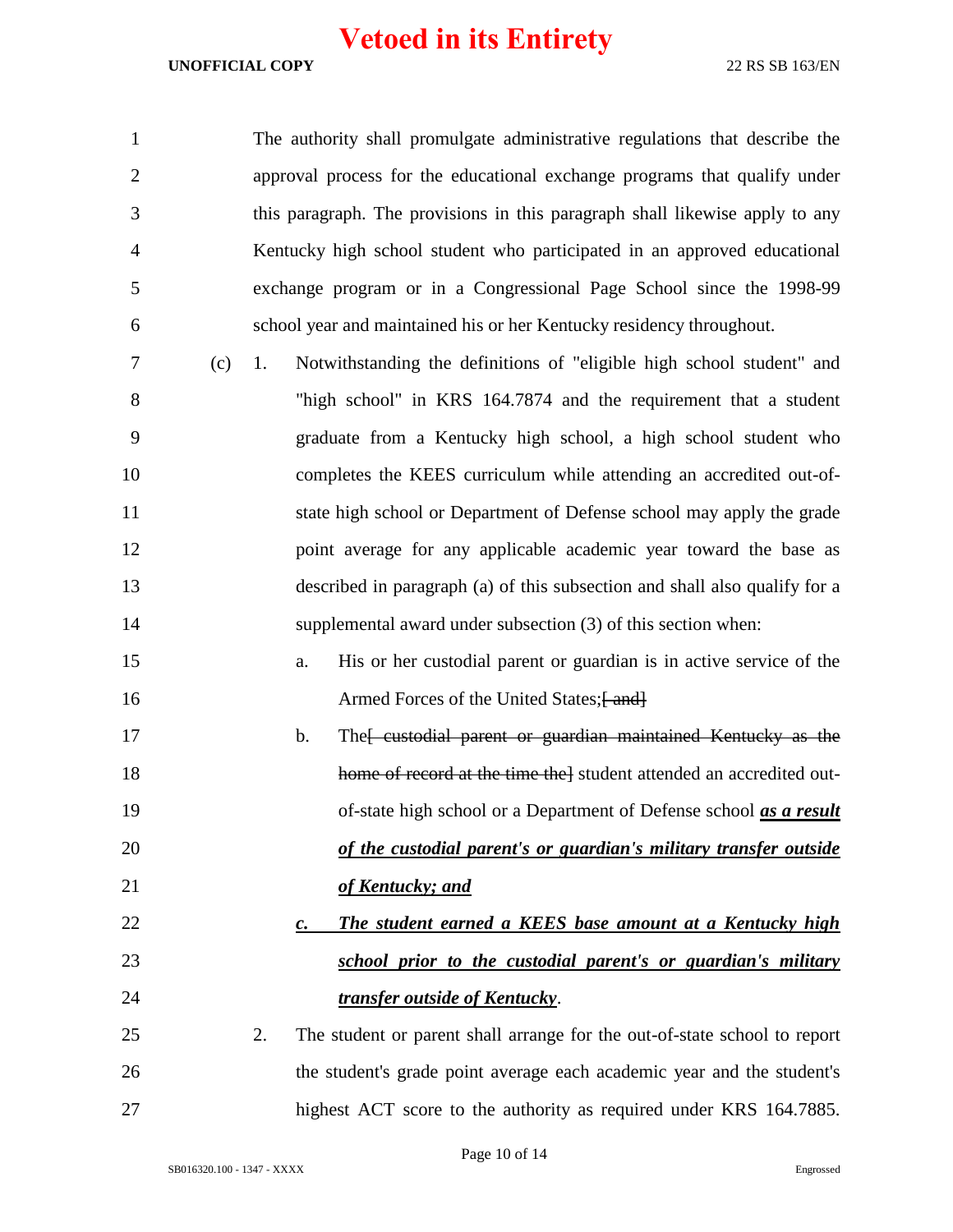| 1              |     |     |       | The authority shall promulgate administrative regulations implementing              |            |              |
|----------------|-----|-----|-------|-------------------------------------------------------------------------------------|------------|--------------|
| $\overline{2}$ |     |     |       | the requirements in this paragraph, including:                                      |            |              |
| 3              |     |     | a.    | The documentation that the parent shall submit to the authority                     |            |              |
| 4              |     |     |       | establishing the student's eligibility for the scholarship; and                     |            |              |
| 5              |     |     | b.    | The assurances that an out- of state institution shall submit to the                |            |              |
| 6              |     |     |       | authority for submission of the student grade point average.                        |            |              |
| 7              |     |     | 3.    | The provisions in this paragraph shall apply to the 2001-2002 school                |            |              |
| 8              |     |     |       | year and thereafter.                                                                |            |              |
| 9              |     | (d) |       | Beginning with the 2013-2014 academic year, a student who meets the                 |            |              |
| 10             |     |     |       | Kentucky core academic standards for high school graduation established in          |            |              |
| 11             |     |     |       | administrative regulation and graduates after completing three (3) years of         |            |              |
| 12             |     |     |       | high school shall receive a Kentucky educational excellence scholarship             |            |              |
| 13             |     |     |       | award equivalent to completing high school in four (4) years. The award shall       |            |              |
| 14             |     |     |       | be determined by dividing the total actual KEES scholarship earned under            |            |              |
| 15             |     |     |       | subsection $(1)$ of this section by three $(3)$ and multiplying that number by four |            |              |
| 16             |     |     |       | (4). The resulting number shall be the annual award the student is eligible for     |            |              |
| 17             |     |     |       | under subsection $(1)$ of this section.                                             |            |              |
| 18             | (3) | (a) |       | The authority shall commit to provide to each eligible high school student          |            |              |
| 19             |     |     |       | graduating from high school before June 30, 1999, and achieving a score of at       |            |              |
| 20             |     |     |       | least 15 on the American College Test, a supplemental award for the award           |            |              |
| 21             |     |     |       | period beginning in the fall of 1999, based on the eligible high school             |            |              |
| 22             |     |     |       | student's highest ACT score attained by the date of graduation from high            |            |              |
| 23             |     |     |       | school. The amount of the supplemental award shall be determined as follows:        |            |              |
| 24             |     |     | ACT   | Annual                                                                              | <b>ACT</b> | Annual       |
| 25             |     |     | Score | <b>Bonus</b>                                                                        | Score      | <b>Bonus</b> |
| 26             |     |     | 15    | \$21                                                                                | 22         | \$171        |
| 27             |     |     | 16    | \$43                                                                                | 23         | \$193        |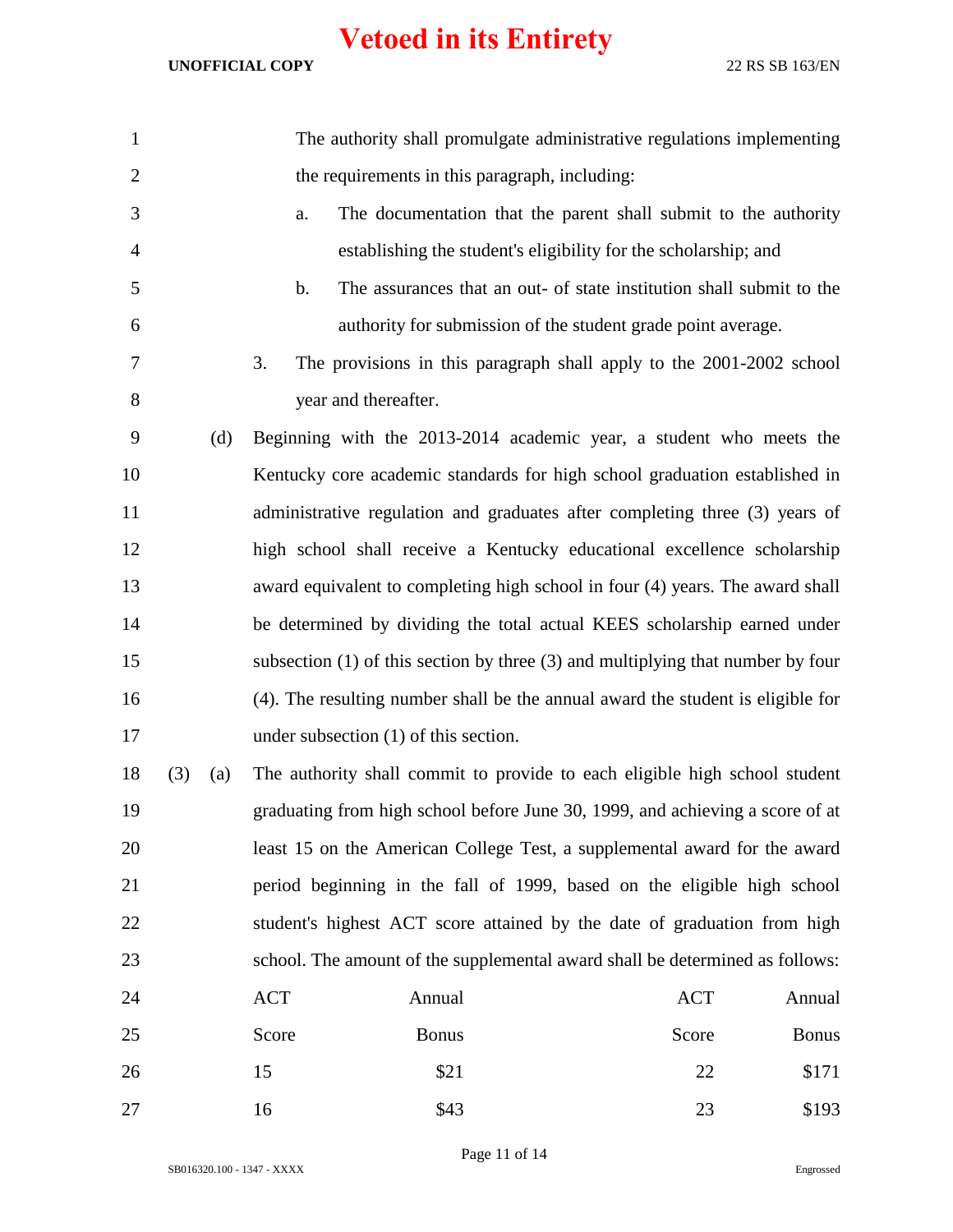**UNOFFICIAL COPY** 22 RS SB 163/EN

| $\mathbf{1}$    | 17 | \$64  | 24          | \$214 |
|-----------------|----|-------|-------------|-------|
| $\overline{2}$  | 18 | \$86  | 25          | \$236 |
| 3               | 19 | \$107 | 26          | \$257 |
| $\overline{4}$  | 20 | \$129 | 27          | \$279 |
| $5\overline{)}$ | 21 | \$150 | 28 or above | \$300 |

 Subsequent supplemental awards for eligible high school students graduating before June 30, 1999, shall be determined in accordance with the provisions of paragraph (b) of this subsection.

 (b) The authority shall commit to provide to each eligible high school student upon achievement after June 30, 1999, of an ACT score of at least 15 on the American College Test a supplemental award based on the eligible high school student's highest ACT score attained by the date of graduation from high school. The amount of the supplemental award shall be determined as follows:

| 15 | <b>ACT</b> |        |  | <b>ACT</b>                                                           |        |
|----|------------|--------|--|----------------------------------------------------------------------|--------|
| 16 | Score      | Amount |  | Score                                                                | Amount |
| 17 | 15         | \$36   |  | 22                                                                   | \$286  |
| 18 | 16         | \$71   |  | 23                                                                   | \$321  |
| 19 | 17         | \$107  |  | 24                                                                   | \$357  |
| 20 | 18         | \$143  |  | 25                                                                   | \$393  |
| 21 | 19         | \$179  |  | 26                                                                   | \$428  |
| 22 | 20         | \$214  |  | 27                                                                   | \$464  |
| 23 | 21         | \$250  |  | 28 and above                                                         | \$500  |
| 24 |            |        |  | The authority shall review the base amount of the supplemental award |        |

 beginning with the 2001-2002 academic year and each academic year thereafter and may promulgate an administrative regulation to make adjustments after considering the availability of funds.

Page 12 of 14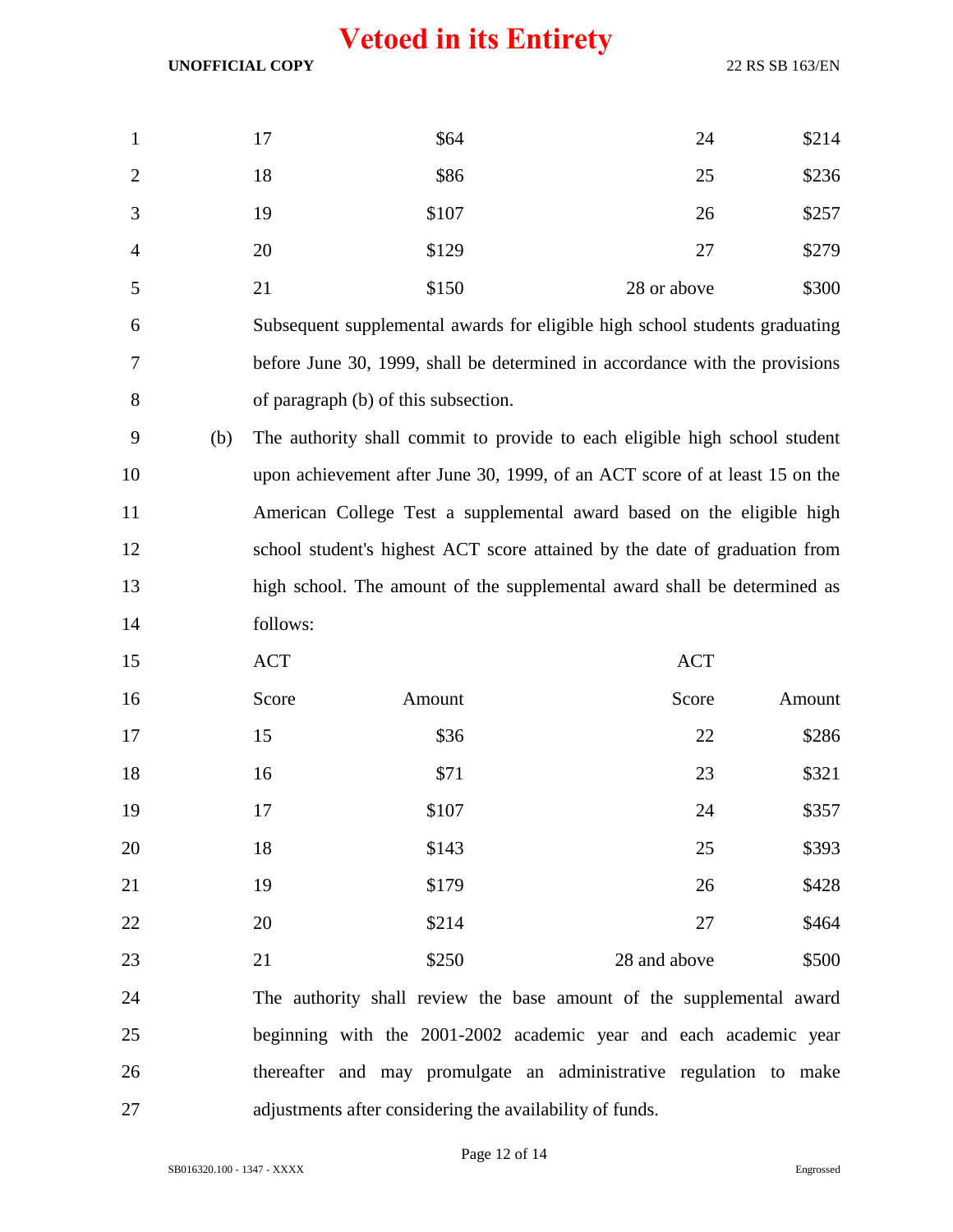| $\mathbf{1}$   | (c) | Beginning with the 2008-2009 academic year, the authority shall commit to               |
|----------------|-----|-----------------------------------------------------------------------------------------|
| $\overline{2}$ |     | provide a supplemental award for achievement on examinations for Advanced               |
| 3              |     | Placement or International Baccalaureate as defined in KRS 164.002 to an                |
| $\overline{4}$ |     | eligible high school student whose family was eligible for free or reduced-             |
| 5              |     | price lunch for any year during high school enrollment.                                 |
| 6              |     | The supplemental award for AP examination scores are as follows:<br>1.                  |
| 7              |     | Two hundred dollars (\$200) for each score of three (3);<br>a.                          |
| 8              |     | Two hundred fifty dollars (\$250) for each score of four (4); and<br>b.                 |
| 9              |     | Three hundred dollars (\$300) for each score of five (5).<br>c.                         |
| 10             |     | The supplemental award for IB examination scores are as follows:<br>2.                  |
| 11             |     | Two hundred dollars (\$200) for each score of five (5);<br>a.                           |
| 12             |     | Two hundred fifty dollars $(\$250)$ for each score of six $(6)$ ; and<br>b.             |
| 13             |     | Three hundred dollars (\$300) for each score of seven (7).<br>$\mathbf{c}$ .            |
| 14             | (d) | Beginning with the 2013-2014 academic year, the authority shall commit to               |
| 15             |     | provide a supplemental award for achievement on examinations for                        |
| 16             |     | Cambridge Advanced International as defined in KRS 164.002 to an eligible               |
| 17             |     | high school student whose family was eligible for free or reduced-priced lunch          |
| 18             |     | for any year during high school enrollment. The supplemental award for                  |
| 19             |     | Cambridge Advanced International examination scores are as follows:                     |
| 20             |     | Two hundred dollars (\$200) for each score of "e";<br>1.                                |
| 21             |     | Two hundred fifty dollars (\$250) for each score of "c" or "d"; and<br>2.               |
| 22             |     | Three hundred dollars $(\$300)$ for each score of " $a^*$ ", " $a$ ", or " $b$ ".<br>3. |
| 23             | (e) | The authority shall promulgate administrative regulations establishing the              |
| 24             |     | eligibility criteria and procedures for making a supplemental award to                  |
| 25             |     | Kentucky residents who are citizens, nationals, or permanent residents of the           |
| 26             |     | United States and who graduate from a nonpublic secondary school not                    |
| 27             |     | certified by the Kentucky Board of Education and Kentucky residents who are             |